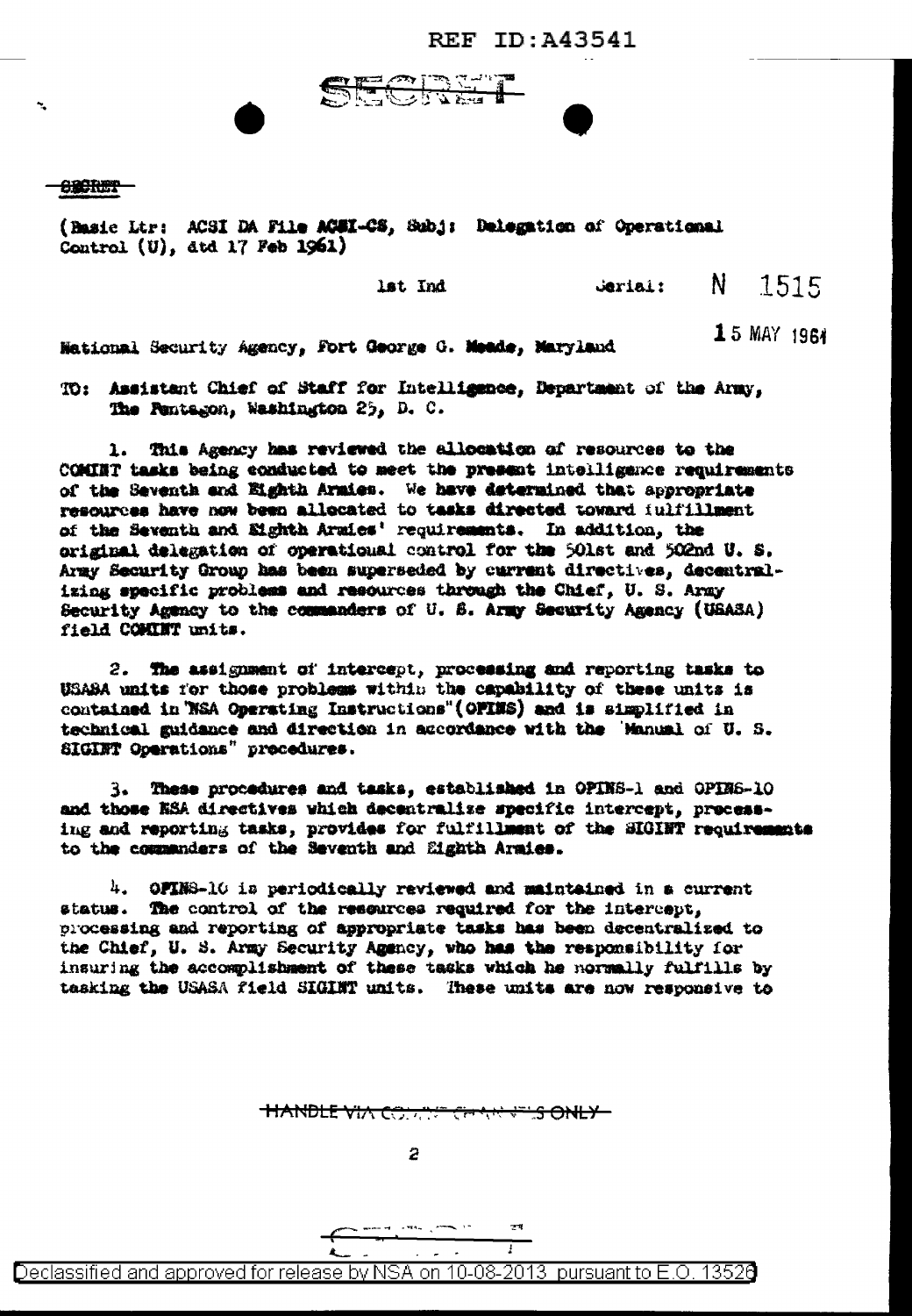## **BICKER**

(Hasic Ltr: ACSI BA File ACSI-CS, Subj: Delegation of Operational Control (U), dtd 17 Feb 1961)

> N 1515 lst Ind (Cont'd) Serial:

the requirements of the Seventh and Eighth Armies. A determination has been made of SIGINT resources for the support of the Seventh and Eighth Armies and the decentralization of control of these facilities is currently in erfect.

> 意じH.FROST L. d. FROST Vice Admiral, USN Director

Incl:  $n/c$ 

Copy Furnished: ACSI DA Liaison Officer

HANDIFULLER TERRITISONLY

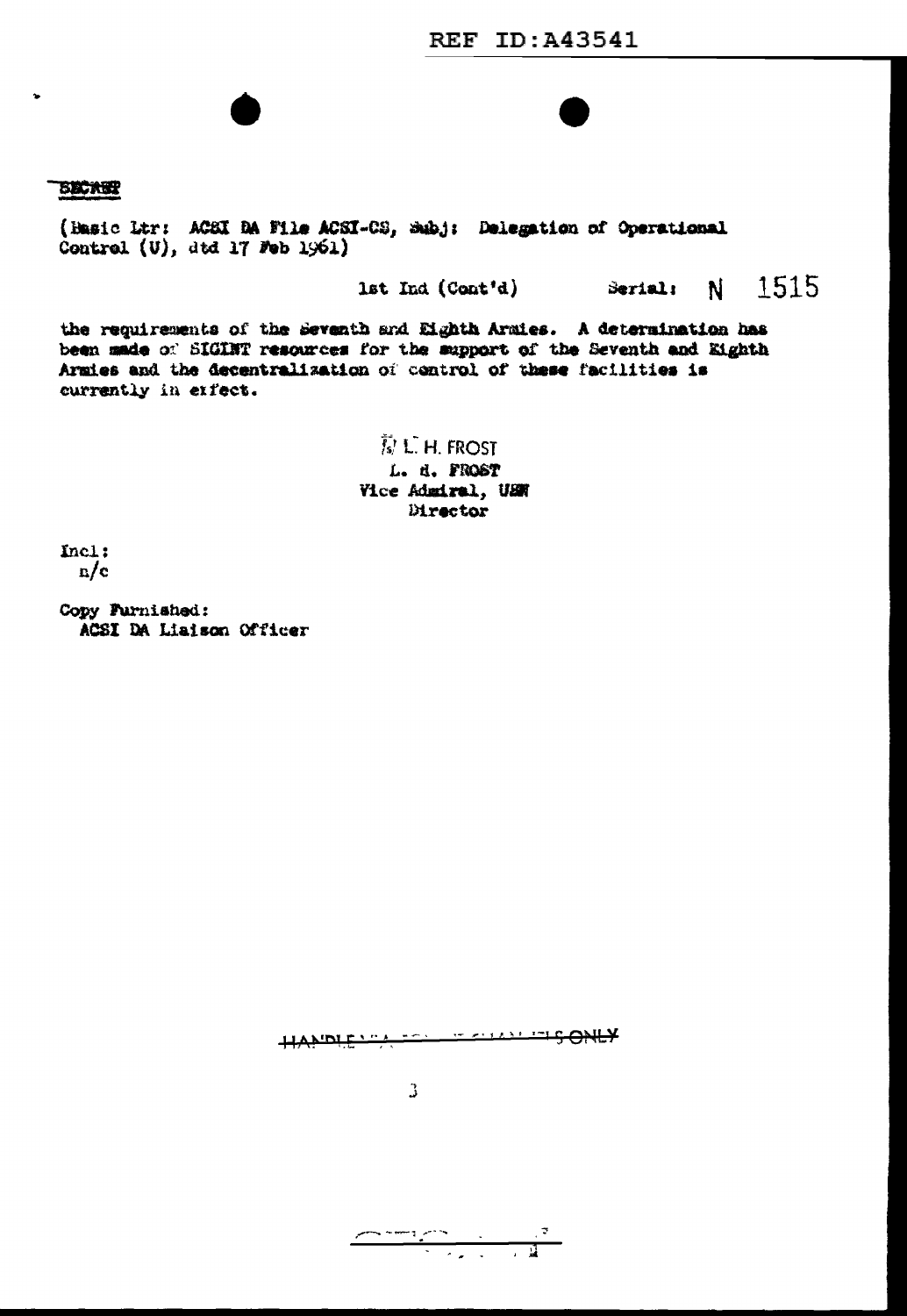

M/R: Paragraph IV.C.l.h. of DOD Directives 3115.2 and 3115.4 each states that "The Secretaries of the Military Departments will: state to the Director, NSA, their requirements for ELINT (3115.2), COMINT  $(3115.4)$  direct support.<sup>"</sup>

NSA letter, Ser N4o52, Subj: Delegation of Operational. Control {U), dated 10 October 1959 reviews original delegation (NSA letter, Ser 000307-S, Subj: COMINT Close Support Requirements of the Department of Army, dated 29 May 1953) of facilities to Dept of Army for "close" support. The latter reference states that original delegation is no longer valid due to change structure of units involved and increased dual responsibility of service units for direct support and general support to national SIGINT effort. Further, Director, BSA, expresses in this reference tbat 29 May 1953 letter is to be superseded and delegation of direct support requirements for CG, Seventh and Eighth Armies will be incorporated in MUSSO (OPINS-1 and/or 10), as appropriate.

ي.

ACSI DA. Letter, Subj: Delegation of Operational Control (U), dated 12 May 1960 states Dept Army requirements for SIGINT direct support for Seventh and Eighth Armies by listing in detail all positions and organizations. Many of these positions and organizations to which they belong are theater support elements, i.e., 280th USASA Co. (in support of USCOB, a component of USARiUR--not Seventh Army).

ACSI DA Letter, Subj: Delegation of Operational Control  $(U)$ , dated 28 July 1960 and the basic letter to this correspondence confirm these requirements.

On 25 May 1960, conference was conducted to attempt clarification of the stated ACSI DA requirements. Representatives of NSA, ACSI DA and USASA were present (quote from Memo for the Record prepared by USASA representative follows).

"Mr. Winkler (ACSI Rep) and the undersigned (LtCol Rolle, USASA Rep) stated that if ACSI and USASA representatives could receive informal written queriss concerning matters in the ACSI letter on which PROD-04 desired clarification, ACSI and USASA could expeditiously obtain ACSI/USASA replies thereto. PROD-04 representatives agreed to this procedure.

**THANCLE VIA COMMIT CHANNELS ONLY**